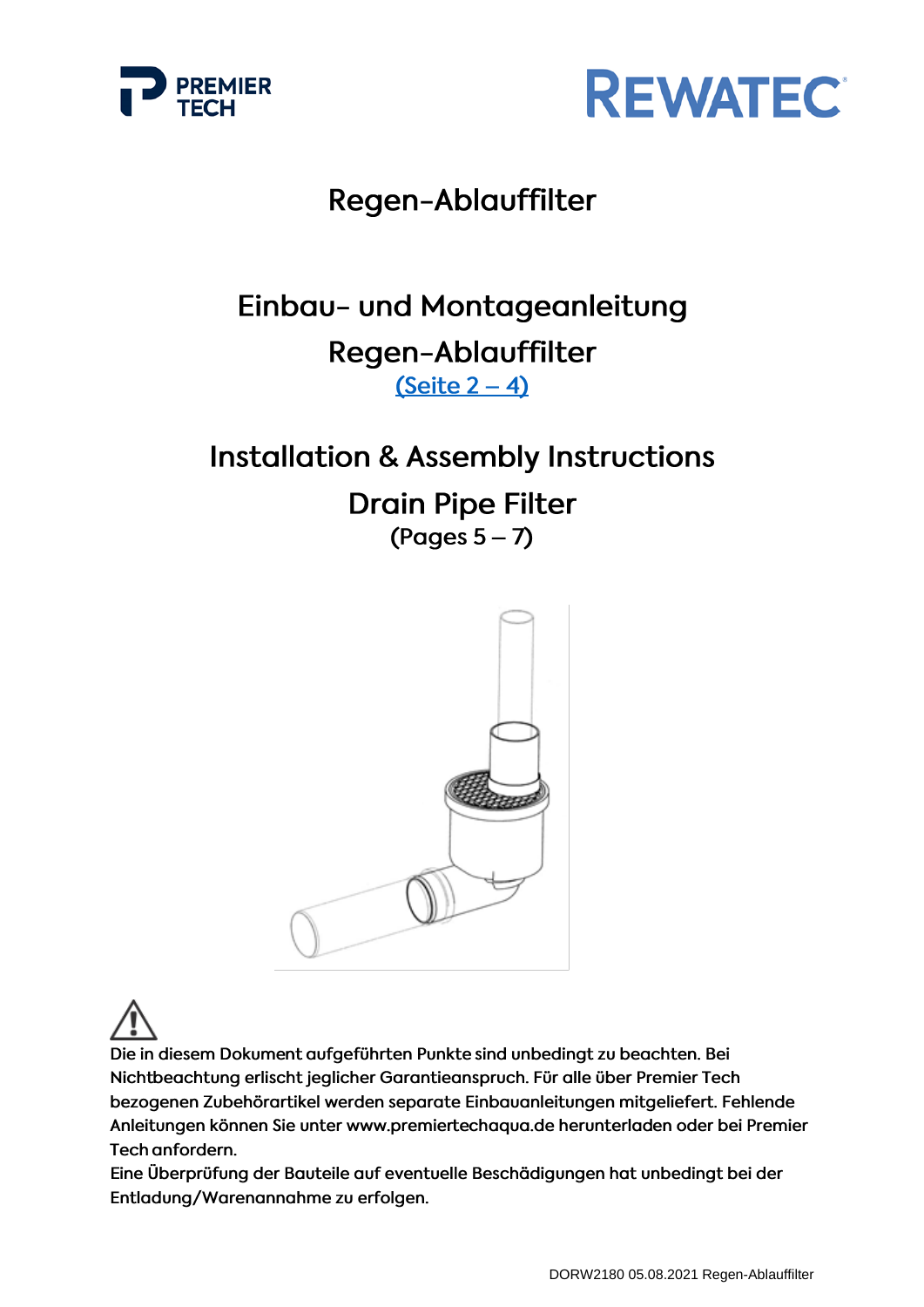#### **1. Einsatzbereich**

Der Regen-Ablauffilter dient der Filterung von Regenwasser von Dachflächen zur Nutzung als Brauchwasser wie Gartenbewässerung, Toilettenspülung, Waschmaschinenbetrieb. Die anschließbare Dachfläche beträgt etwa 150 m², wobei die örtlichen Niederschlagsverhältnisse zu berücksichtigen sind.

### **2. Außenmaße**



#### **3. Komponenten**



A. Fallrohr (bauseits), maximaler Außendurchmesser 102mm

B. Verbindungsrohr aus Kunststoff DN100, 150mm lang, hochschiebbar am Fallrohr

C. Deckel, abnehmbar

D. elastische Prallplatte am Deckel

E. Filterkorb, Maschenweite 0,9mm, herausnehmbar

F. Filtergehäuse

G. Zulaufrohr DN100 zum Regenwassersammelbehälter (bauseits)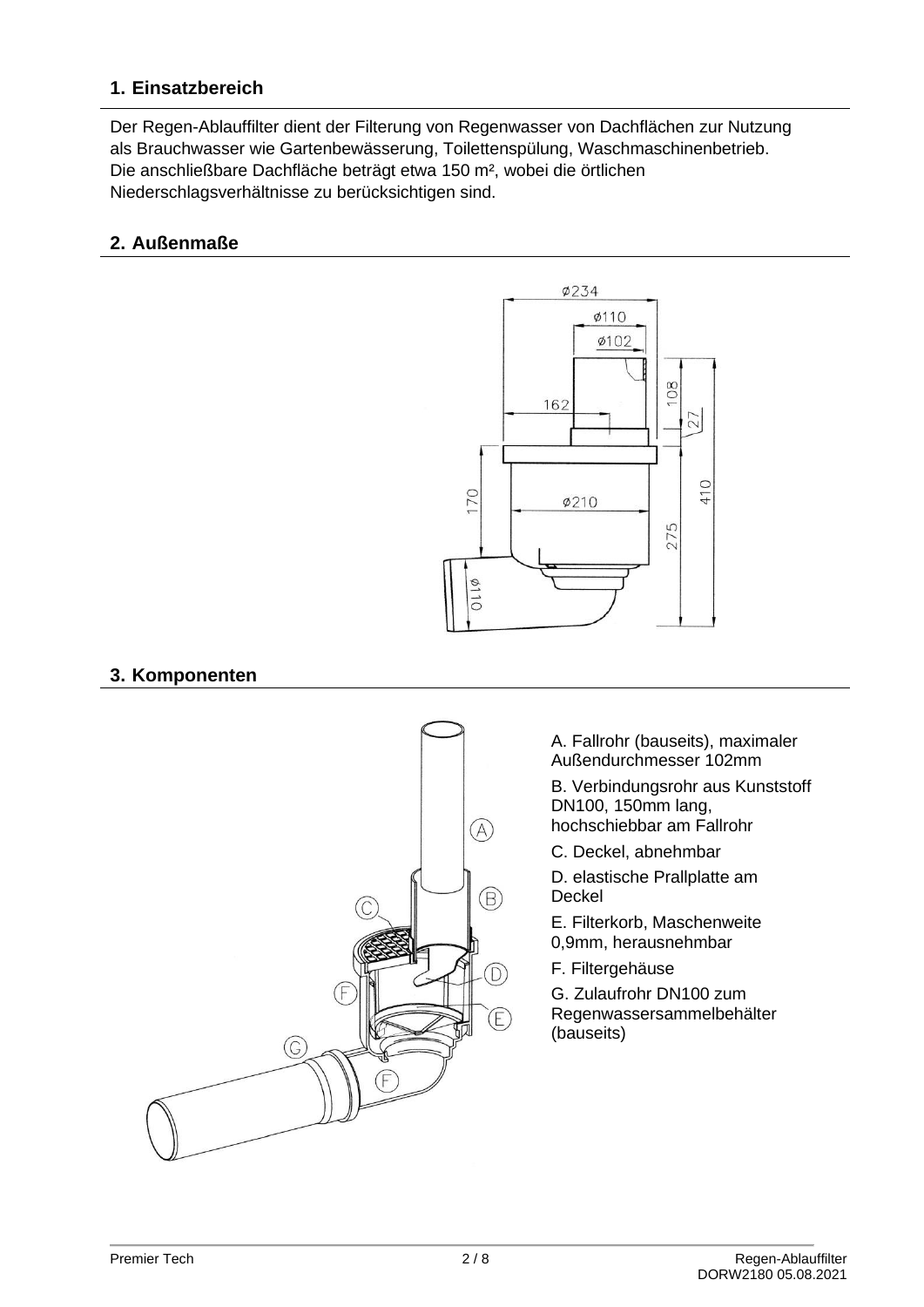

#### A, B, C .... siehe Punkt 3

- 1. Verfüllmaterial wie Aushub, Mutterboden oder anderes
- 2. frostsicherer (wasserdurchlässiger) Sand oder Kies
- 3. anstehender Boden

#### **Wichtige Hinweise:**

- Das Maß von 120mm (Abstand zwischen Filterdeckel und Unterkante Fallrohr) darf nicht unterschritten werden, damit der Ausbau des Filterkorbs möglich ist, siehe Punkt 5.
- Die letzte Befestigung des Fallrohrs an der Hauswand muss sich mehr als 270mm oberhalb des Bodens befinden, damit das 150mm lange Verbindungsrohr am Fallrohr ausreichend weit hochgeschoben werden kann, siehe Punkt 5.
- Bei Bedarf kann der Filter durch die mitgelieferte Wandbefestigung fixiert werden.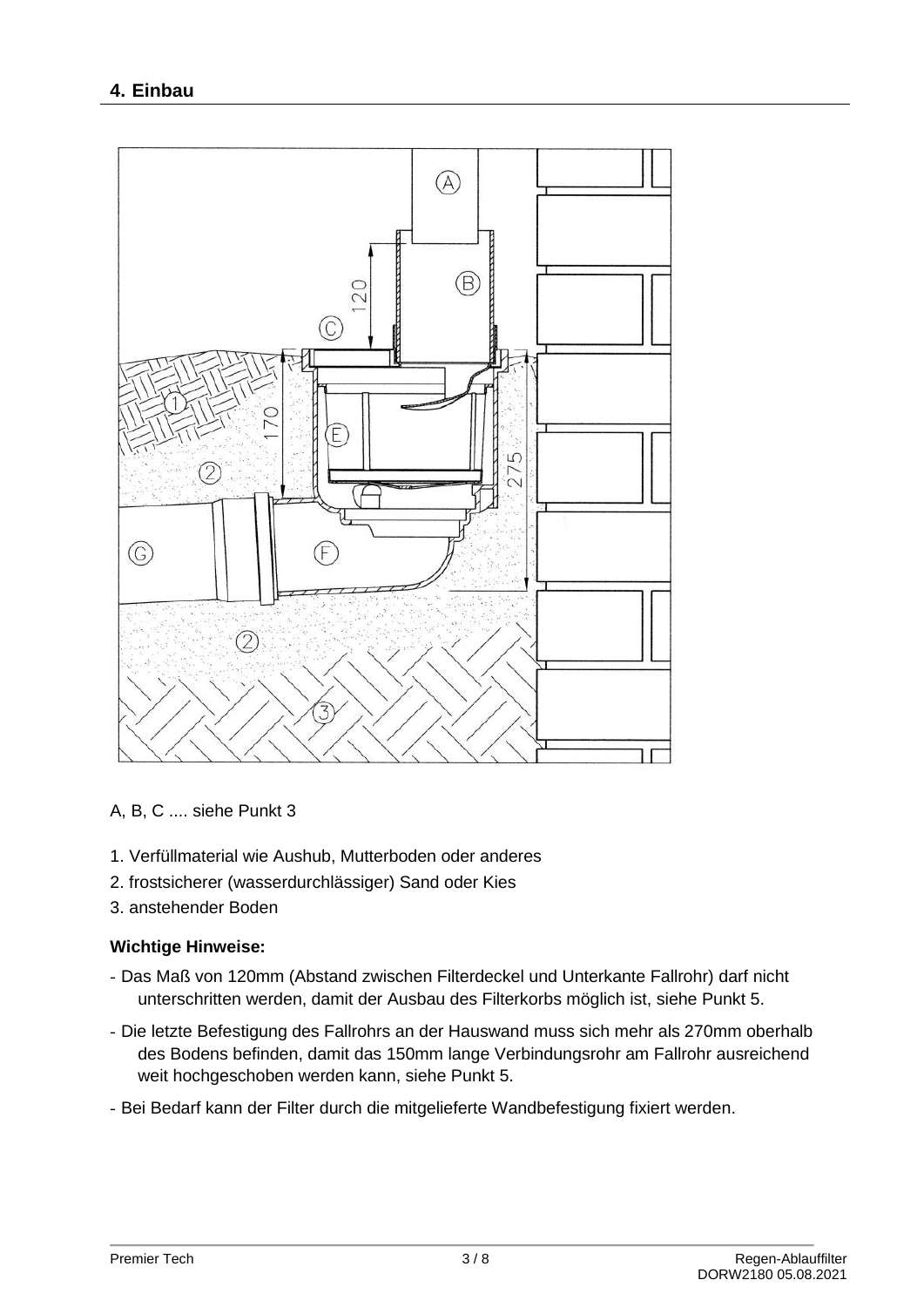#### **5. Betrieb und Wartung**

#### **5.1 Betrieb**

Um einen sicheren Betrieb zu gewährleisten, muss der Filterkorb entleert werden. Der zeitliche Abstand dieser Leerungen ergibt sich aus:

- Der Größe der Dachfläche.
- Den örtlichen Niederschlagsverhältnissen, insbesondere Anzahl und Intensität von Starkregen.
- Der Intensität der Verschmutzung, wie Pollen, Laub und mobilisierte Sedimente.

Diese Einflussgrößen sind von Ort zu Ort sehr unterschiedlich, so dass der zeitliche Abstand der Leerungen aus Erfahrungen in der Betriebspraxis abzuleiten ist

Der Ausbau des Filterkorbs kann mit wenigen Handgriffen durchgeführt werden, siehe Abbildungen unten.



#### **5.2 Wartung**

Anhaftende Verschmutzungen - besonders am Filterkorb - müssen entfernt werden, zum Beispiel durch Abspritzen oder Abwaschen mit Spülbürste und einem Hand-Geschirrspülmittel.

Der zeitliche Abstand dieser Reinigungen ergibt sich aus Beobachtungen in der Betriebspraxis.

PREMIER TECH WATER AND ENVIRONMENT GMBH

Technische Änderungen und Rechte vorbehalten. Keine Haftung für Druckfehler. Die Inhalte der technischen Dokumentation sind Bestandteil der Garantiebedingungen. Es sind bei Planung und Einbau die einschlägigen Normen und andere Regelwerke sowie die Unfallverhütungsvorschriften zu beachten.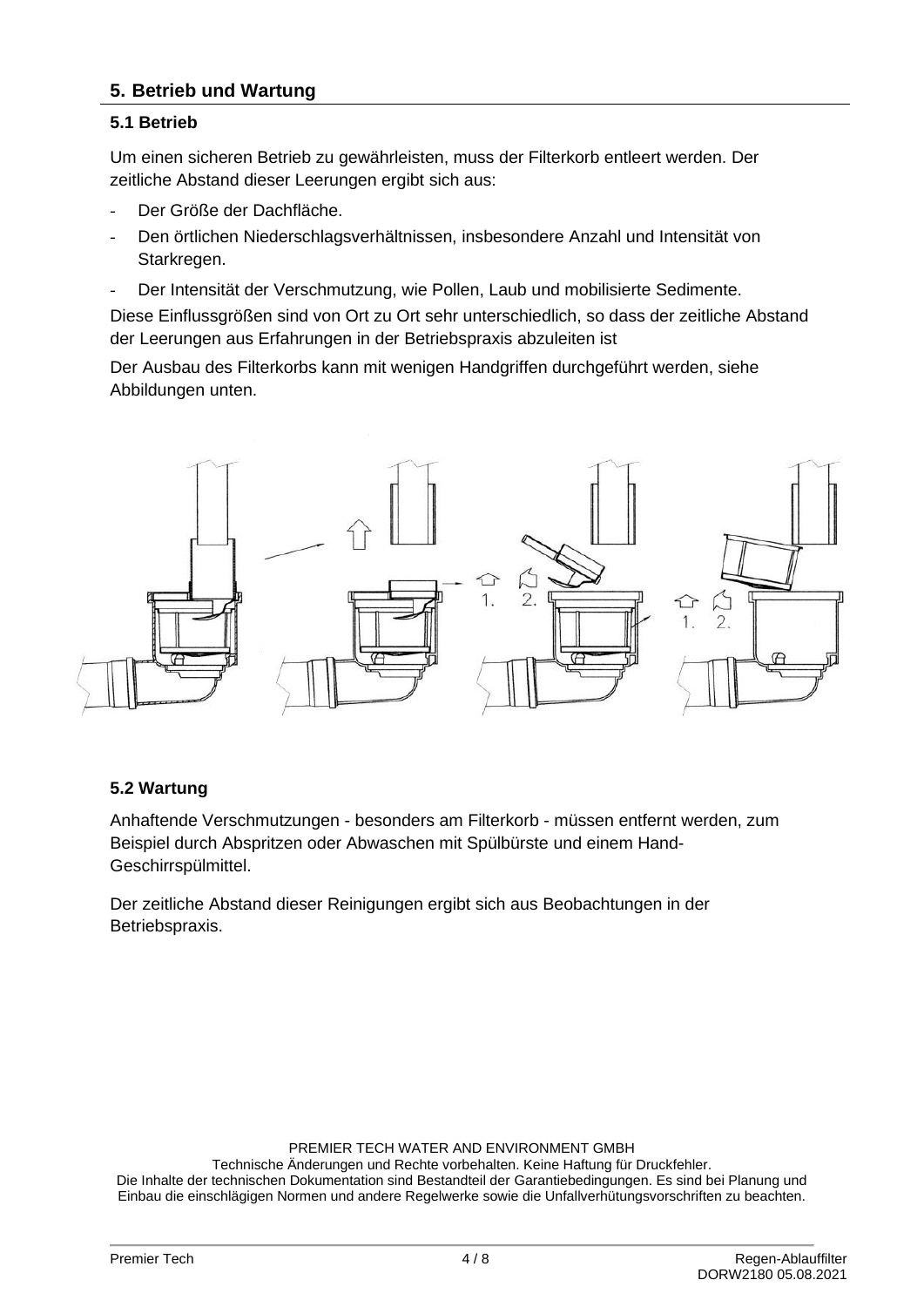#### **1. Area of use**

The drain pipe filter is used to filter rain water from roof areas for domestic use, such as for watering the garden, flushing the toilet and washing machine use.

The roof area to which it can be connected is approximately 150 m², local precipitation conditions should, however, be taken into account.

#### **2. Outer Dimensions**



#### **3. Components**



A Drain pipe (provided by customer), maximum outer diameter 102 mm

B Connection pipe made of DN100 plastic, 150 mm long, can be slid upwards onto the drain pipe

C Cover, removable

D Flexible deflector plate on the cover

E Filter cage, mesh size 0.9 mm, removable

F Filter housing

G DN100 inlet pipe to the rainwater tank (provided by customer)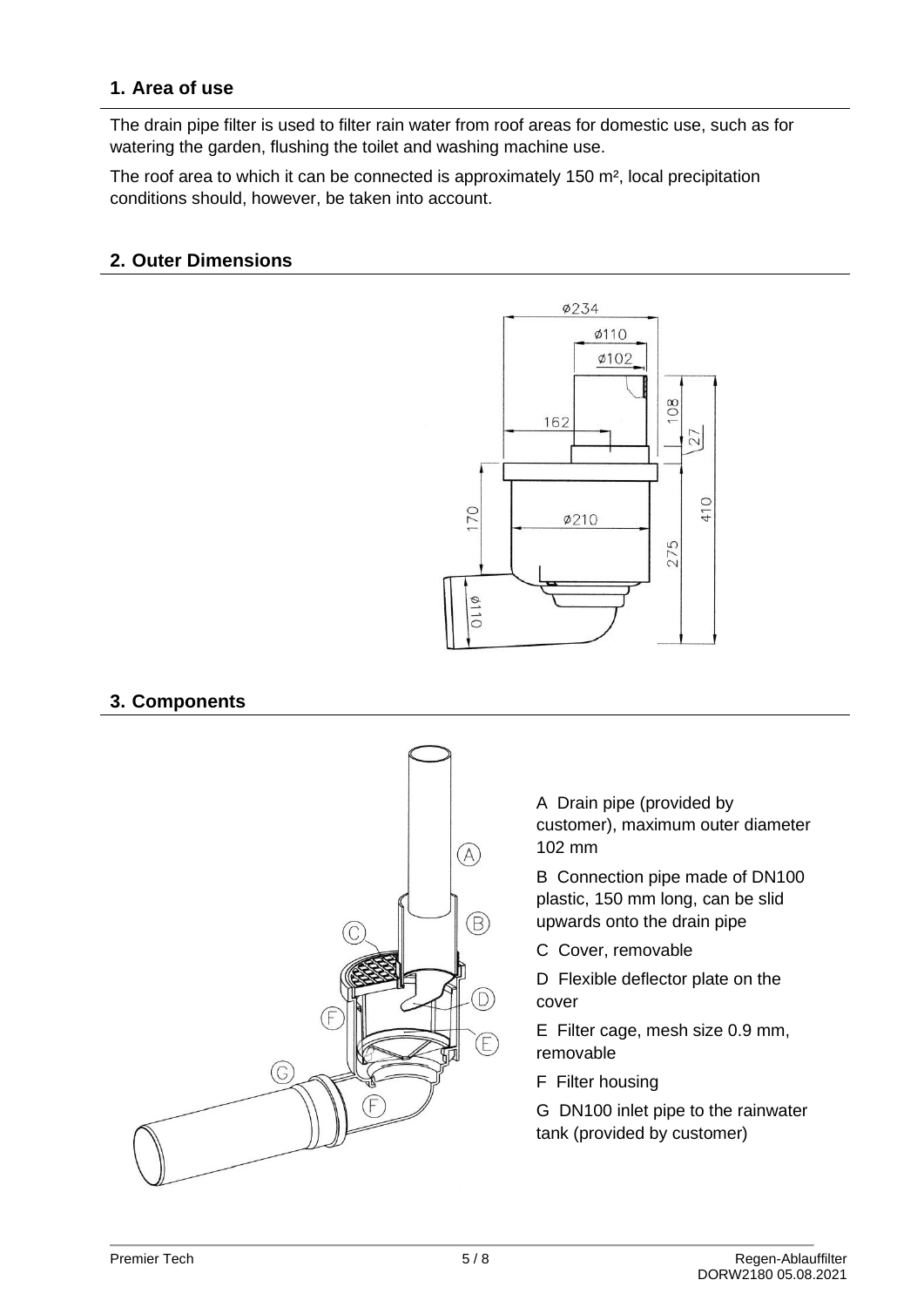### **4. Installation**



#### A, B, C .... see point 3

- 1 Filling material such as excavated soil, top soil or similar
- 2. Frost proof (permeable) sand or gravel
- 3. In-situ earth

#### **Important notes:**

- A minimum dimension of 120 mm (distance between the filter cover and the lower edge of the drain pipe) must be maintained so that the filter cage can be removed, see point 5.
- The lowest drain pipe fastener attached to the wall of the house must be over 270 mm above the ground so that the 150 mm long connection pipe on the drain pipe can be slid upwards sufficiently high enough, see point 5.
- If necessary, the filter can be fastened using the wall fastener supplied.

-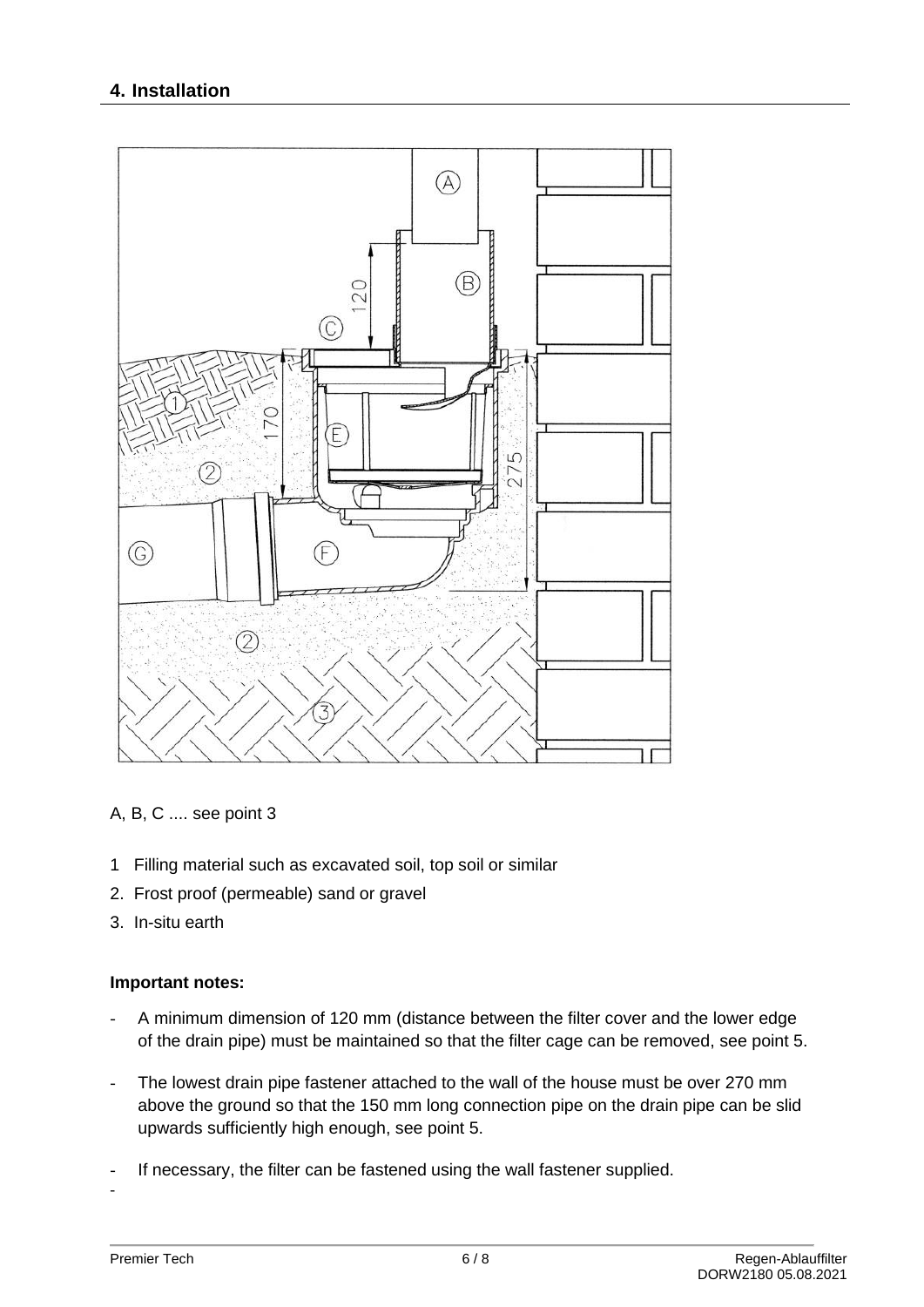#### **5. Operation and Maintenance**

#### **5.1 Operation**

The filter cage should be regularly cleaned to ensure reliable performance. The emptying frequency is based on:

- The size of the roof area.
- Local precipitation conditions, in particular the frequency and intensity of heavy rain.
- Contamination intensity such as pollen, leaves and mobilised sediment.

These influencing factors can differ greatly from location to location, thus the emptying frequency should be based on experience gathered during use

The filter cage can be removed in a few simple steps, see figures below.



#### **5.2 Maintenance**

Remove any dirt or contamination stuck to the filter, in particular contamination stuck to the filter cage, by hosing it down or washing it with a washing-up brush and washing-up detergent.

The required cleaning frequency is based on observations gathered during use.

#### PREMIER TECH WATER AND ENVIRONMENT GMBH

Subject to technical alterations without notice. All rights reserved. Premier Tech is not liable for printing errors. The contents of the technical documentation are part of the warranty conditions. All applicable standards and other guidelines, as well as accident prevention regulations, must be observed during planning and installation of the product.